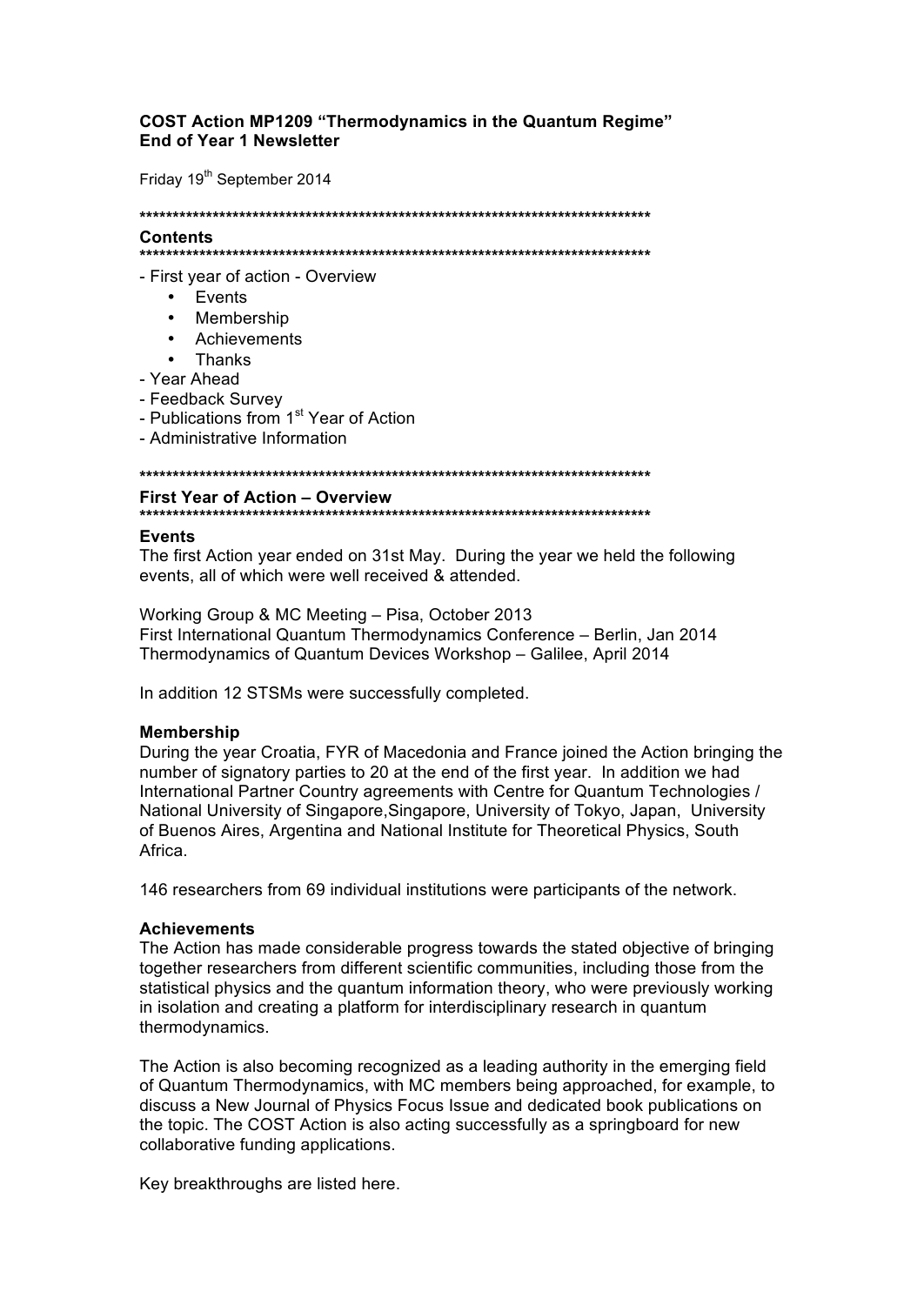WG1 – Equilibration and thermalisation

New link developed between research on equilibration and thermalisation. Quenches introduced to study thermal machines.

Explored new directions to equilibration using matrix models.

Progress made in formal mathematical considerations of thermalisation.

Answered questions of relative thermalisation requiring thermalisation and decoupling.

Solved the locality of temperature problem.

Addressed question on the clustering of correlations of high-temperature states. Known numerical techniques have been used and new techniques have been developed for new work on understanding and characterising non-equilibrium quantum many-body systems.

WG2 – Information in Thermodynamics

Major breakthrough in deriving cooling power of quantum refrigerators close to zero temperature for the first time.

Determined efficiency of quantum Carnot engine at maximum power and conditions for achieving it.

Devised correlated quantum machines as a means to extract work from individual systems.

Significant breakthrough in applying stochastic thermodynamics to problem of thermoelectricity at the nanoscale.

Developed quantum thermodynamics resource theory and determined minimal single-shot work cost of state transfer under thermal and catalytic operations. Discovery of an axiomatic relationship between information and thermodynamic entropies.

WG3 – Implementations

Developed theory and tested temperature predictions with a levitated and heated nanosphere in a non-equilibrium state (candidates for macroscopic quantum states). New experimental proposal of a single ion quantum Otto engine coupled to a squeezed **reservoir with high maximum power efficiency**.

Discovery that the performance of a quantum absorption refrigerator can be pushed beyond the classical limit leading to superefficient quantum cooling with engineered thermal resources*.*

An interferometric scheme has been proposed to measure the characteristic function of the work in quantum systems for first time.

A new framework within which quantum heat engines and refrigerators operate has been set.

# **Thanks**

We would like to say thank you to all members for their contributions, but in particular to the following:

- Vittorio Giovannetti & his team for organizing the Pisa meeting
- Mathis Friesdorf, Christian Gogolin, Jens Eisert & the rest of his team for organizing the Berlin meeting
- Amikam Levy & his team for organizing the Galilee workshop
- Lidia Del Rio & Mario Ziman for creating & maintaining the website
- Everyone who returned the year end questionnaire
- . Working Group leaders Jens Eisert & Antonio Acin (WG1), Eric Lutz & Terry Rudolph (WG2), Alberto Imparato & Peter Barker (WG3).

**\*\*\*\*\*\*\*\*\*\*\*\*\*\*\*\*\*\*\*\*\*\*\*\*\*\*\*\*\*\*\*\*\*\*\*\*\*\*\*\*\*\*\*\*\*\*\*\*\*\*\*\*\*\*\*\*\*\*\*\*\*\*\*\*\*\*\*\*\*\*\*\*\*\*\*\*\***

#### **Year Ahead**

**\*\*\*\*\*\*\*\*\*\*\*\*\*\*\*\*\*\*\*\*\*\*\*\*\*\*\*\*\*\*\*\*\*\*\*\*\*\*\*\*\*\*\*\*\*\*\*\*\*\*\*\*\*\*\*\*\*\*\*\*\*\*\*\*\*\*\*\*\*\*\*\*\*\*\*\*\***

The following events are planned for the second year of the Action: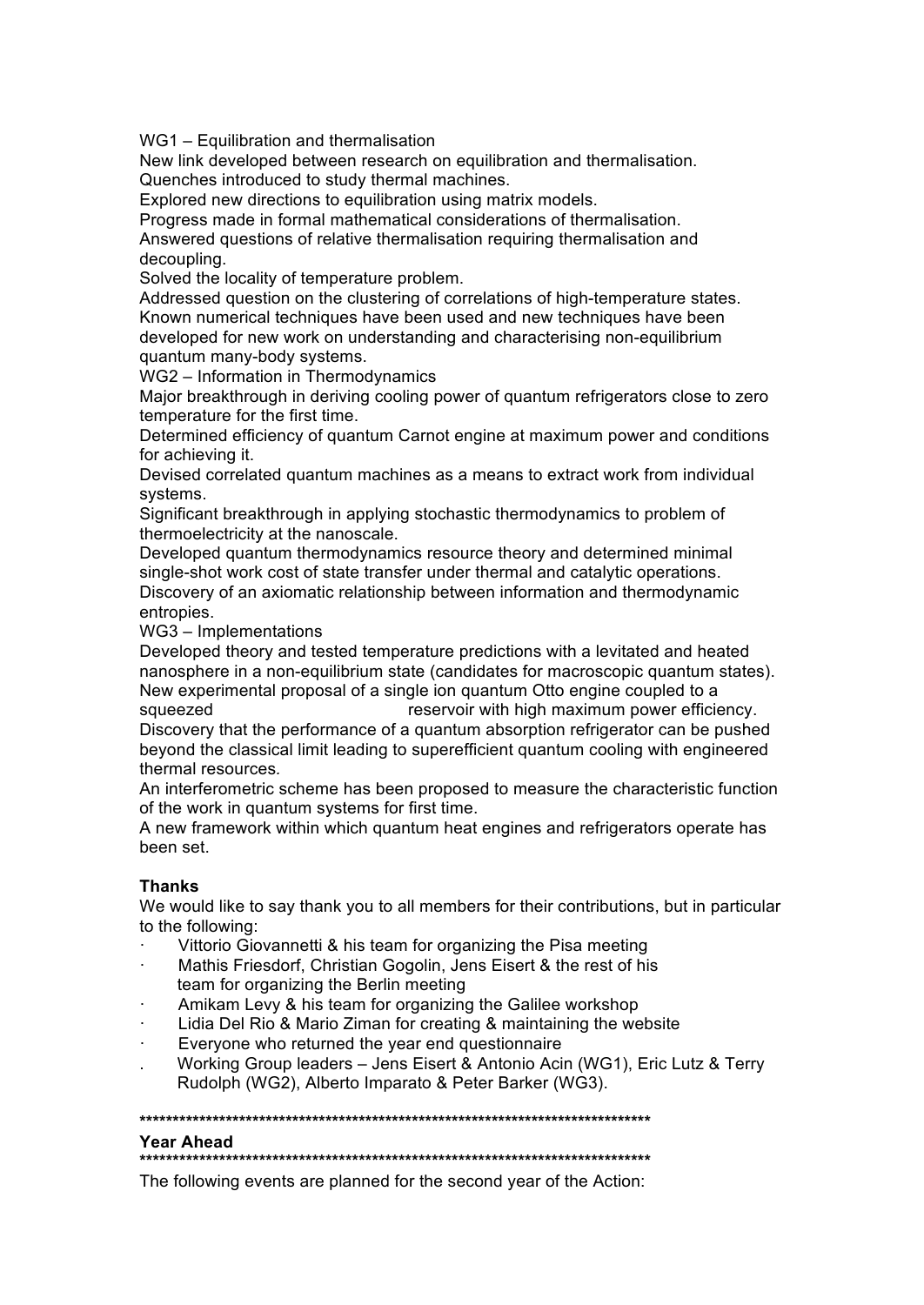Working Group Meeting - Belfast, August 2014 Winter Training School - Finland, January 2015 Second International Quantum Thermodynamics Conference - Mallorca, April 2015

STSM Calls will run throughout the year - details are on the website.

A call for hosts for events to be held in Years 3 & 4 will be run this year.

We will be looking to develop & start implementing a plan for dissemination to the scientific community, industry & wider general public, including outreach work.

#### Feedback

We are always looking to develop and improve the Action to make it as beneficial as possible. We have a short anonymous questionnaire - we'd appreciate it if you would complete this by 30<sup>th</sup> September so your views and ideas can be part of this process.

https://docs.google.com/forms/d/1ry-FLDOgXatXo5KVoBWSc6UdjjlgC6NDxsQmhX2RQJM/viewform?usp=send\_form

# Publications from 1<sup>st</sup> Year of Action

List of publications during the 1<sup>st</sup> year of the Action:

- 1. Abah, O., Lutz, E. "Efficiency of heat engines coupled to nonequilibrium reservoirs" Europhysics Letters EPL 106, 20001 (2014)
- 2. Allahverdyan, A., Hovhannisyan, K.V., Melkikh, A.V., Gevorkian, S.G. "Carnot Cycle at Finite Power: Attainability of Maximal Efficiency" Phys. Rev. Lett. 2013/109/248903
- 3. Allahverdyan, A.E., Wang, Q.A. "Adaptive machine and its thermodynamic costs" Phys. Rev. E 2013/87/032139
- 4. Beretta, G.P. "Steepest entropy ascent paths towards the Max-Ent distribution" Proceedings of the MaxEnt2013 conference, Canberra, Australia, December 15-20, 2013. ArXiv 1312.5043
- 5. Beretta, G.P. "Steepest-entropy-ascent and maximal-entropy-production dynamical models of irreversible relaxation to stable equilibrium from any non-equilibrium state. Unified treatment for six non-equilibrium frameworks" Proceedings of the 12th Joint European Thermodynamics Conference, Brescia, 1-5 July, 2013, ISBN9788889252222, pp. 100-109. ArXiv cond-mat-1306-3173
- 6. Binder, F., Vinjanampathy, S., Modi, K., Goold, J. "Operational thermodynamics of open quantum systems" arXiv:1406.2801 (2014)
- 7. Brunner, N., Huber, M., Linden, N., Popescu, S., Silva, R., Skrzypczyk, P. "Entanglement enhances cooling in microscopic quantum refrigerators" Phys. Rev. E 89, 032115 (2014).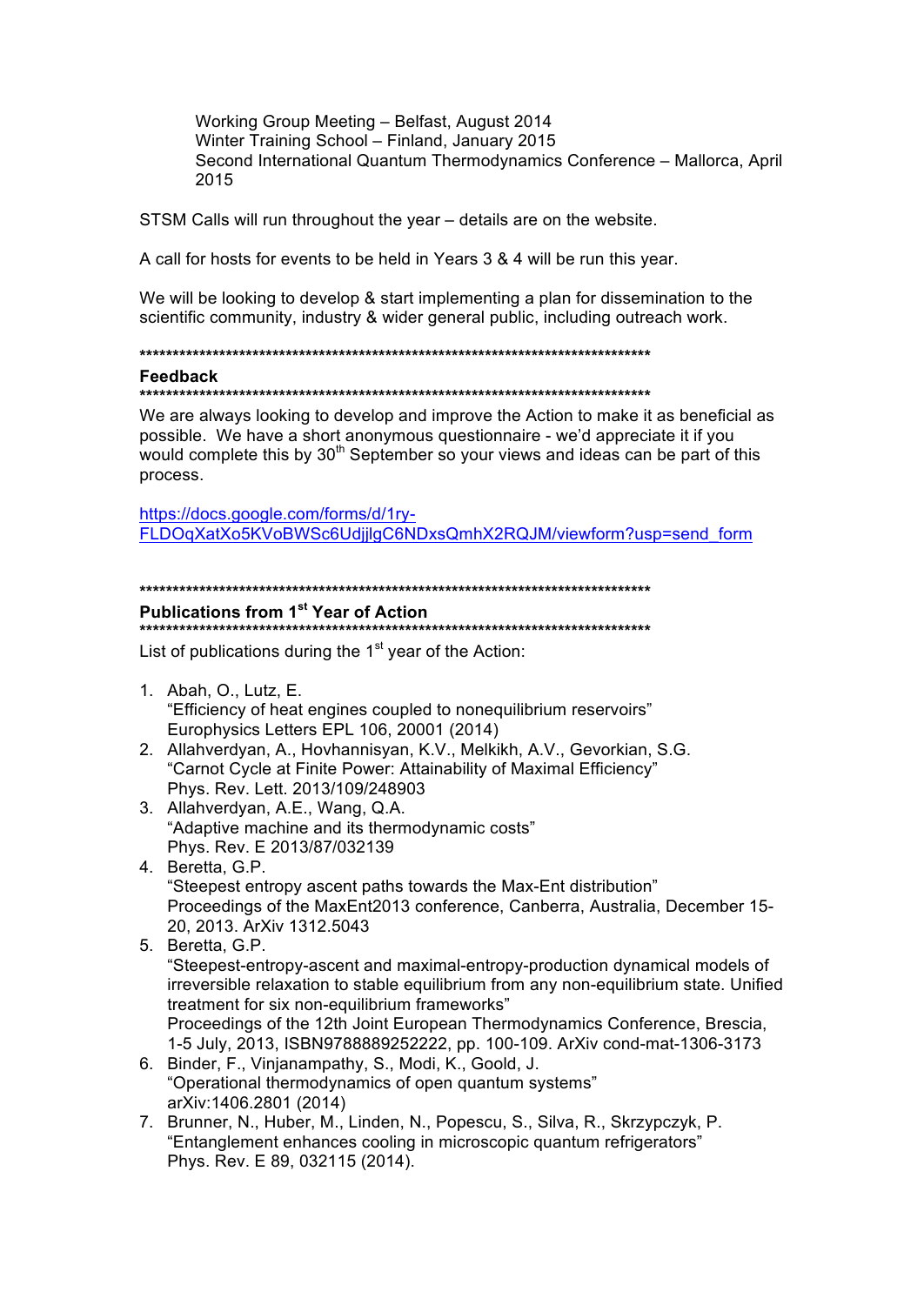8. Bulnes Cuetera, G., Esposito, M., Schaller, G., Gaspard, P. "Effective fluctuation theorems for electron transport in a double quantum dot coupled to a quantum point contact" Physical Review B 88, 115134 (2013), e-print:[1305.1830]. 9. Burovski, E., Cheianov, V., Gamayun, O., Lychkovskiy, O., "Momentum relaxation of a mobile impurity in a one-dimensional quantum gas" Phys. Rev. A 89, 041601(R) (2014). 10. Campisi, M. "Fluctuation relation for quantum heat engines and refrigerators" Journal of Physics A: Mathematical and Theoretical 47, 245001 (2014) 11. Campisi, M. "Quantum Fluctuation Relations for Ensembles of Wave Functions" New Journal of Physics, 15, 115008 (2013) 12. Campisi, M., Blattmann, R., Kohler, S., Zueco, D., Hänggi, P. "Employing Circuit QED to Measure Nonequilibrium Work Fluctuations" New Journal of Physics 15, 105028 (2013) 13. Cano-Andrade, S., von Spakovsky, M.R., Beretta, G.P. "Steepest-Entropy-Ascent Quantum Thermodynamic Non-equilibrium Modeling of Decoherence of a Composite System of Two Interacting Spin-½ Systems" Proceedings of the ASME 2013 International Mechanical Engineering Congress and Exposition IMECE2013, November 15-21, 2013, San Diego, California, USA, paper IMECE2013-63596. 14. Carlisle, A., Mazzola, L., Campisi, M., Goold, J., Semião, F.L., Ferraro, A., Plastina, F., Vedral, V., De Chiara, G., Paternostro, M. "Out of equilibrium thermodynamics of quantum harmonic chains" arXiv:1403.0629 (2014) 15. Correa, L.A., Palao, J.P., Adesso, G , Alonso, D "Performance bound for quantum absorption refrigerators" Phys. Rev. E 87, 042131 (2013) 16. Correa, L.A. "Multi-stage quantum absorption heat pumps" Phys. Rev. E 89, 042128 (2014) 17. Correa, L.A., Palao, J.P., Alonso, D., Adesso, G. "Quantum-enhanced absorption refrigerators" Sci. Rep. 4, 3949 (2014) 18. Del Rio, L., Hutter, A., Renner, R., Wehner, S. "Relative Thermalization" arXiv:1401.7997 19. Deng, J., Wang, Q., Liu, Z., Hänggi, P. , Gong, J. "Boosting work characteristics and overall heat-engine performance via shortcuts to adiabaticity: Quantum and classical systems" Phys. Rev. E **88**, 062122 (2013), [arXiv:1307.4182] 20. Dupuis, F., Kraemer, L., Faist, Ph., Renes, J. & Renner, R. "Generalized Entropies. Proceedings of the XVIIth International Congress on Mathematical Physics, Aalborg, Denmark, 2012." arXiv:1211.3141 [proceedings published on Oct. 2013] 21. Faist, P., Oppenheim, J., Renner, R. "Gibbs-Preserving Maps outperform Thermal Operations in the quantum regime" arXiv:1406.3618 22. Fusco, L., Pigeon, S., Apollaro, T.J.G., Xuereb, A., Mazzola, L., Campisi, M., Ferraro, A., Paternostro, M. "Assessing the non-equilibrium thermodynamics in a quenched quantum manybody system via single projective measurements" arXiv:1403.3150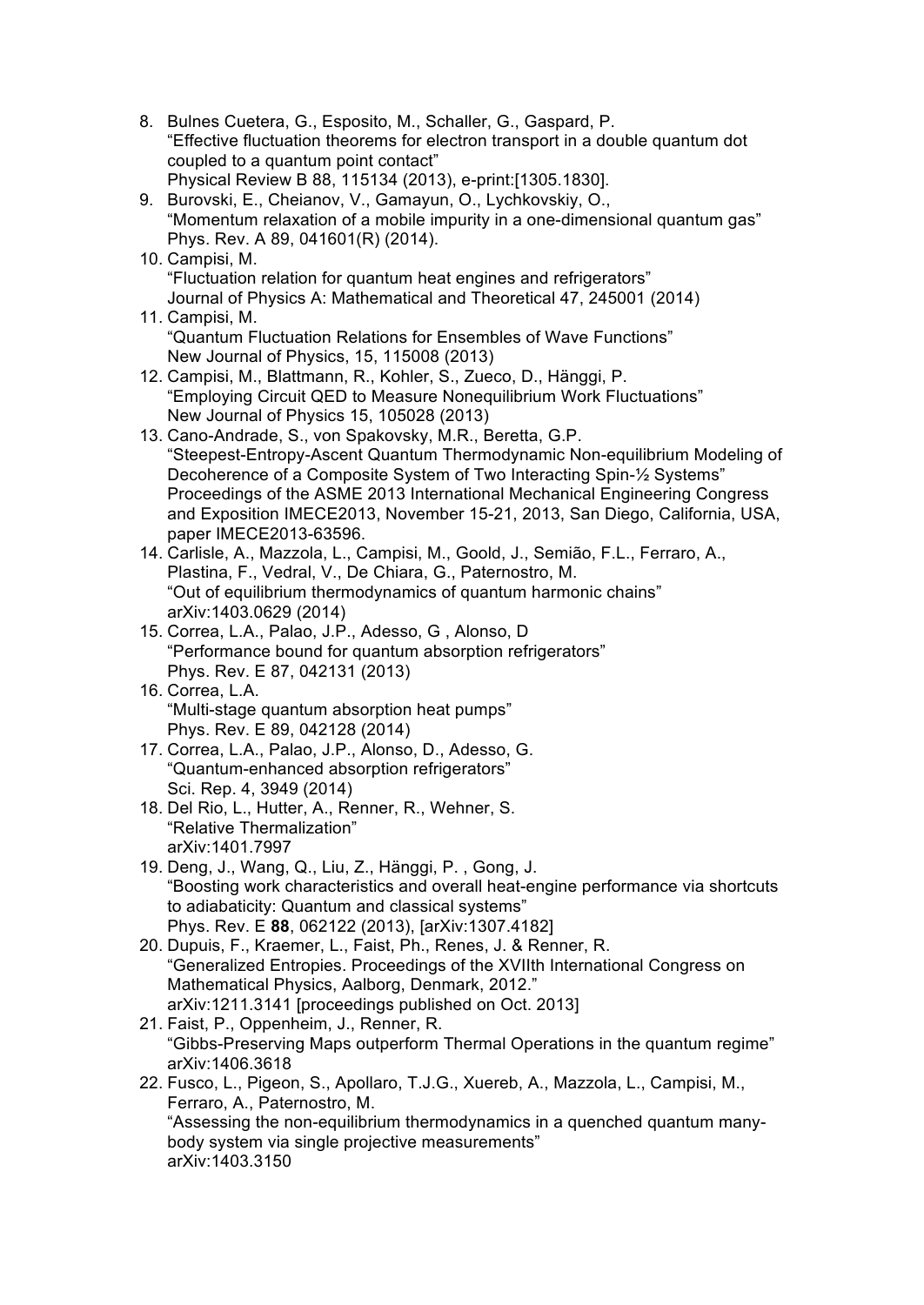- 23. Gelbwaser-Klimovsky, D., Erez, N., Alicki, R., Kurizkia, G. "Work extraction via quantum nondemolition measurements of qubits in cavities: Non-Markovian effects" Phys. Rev. A 2013 88, 022112
- 24. Gelbwaser-Klimovsky, D., Alicki, R., Kurizkia, G. "Work and energy gain of heat-pumped quantized amplifiers" EPL 2013 103 60005
- 25. Genes, C., Xuereb, A., Pupillo, G., Dantan, A. "Enhanced optomechanical readout using optical coalescence" Phys. Rev. A 88, 033855 (2013).
- 26. Goold, J., Paternostro, M., Modi, K. "A non-equilibrium quantum Landauer principle" arXiv:1402.4499
- 27. Goold, J., Poschinger, U., Modi, K. "Measuring the heat exchange of a quantum process" arXiv:1401.4088 (2014)
- 28. Gour, G., Müller, M.P., Narasimhachar, V., Spekkens, R.W., Yunger Halpern, N. "The resource theory of informational nonequilibrium in thermodynamics" arXiv:1309.6586
- 29. Horowitz, J.M., Esposito, M., "Thermodynamics with continuous information flow" Phys. Rev. X [1402.3276]
- 30. Horowitz, J.M., Parrondo, J.M.R., "Entropy production along nonequilibrium quantum jump trajectories." New Journal of Physics 15, 085028 (2013).
- 31. Horowitz, J.M., Sagawa, T., Parrondo, J.M.R., "Imitating Chemical Motors with Optimal Information Motors." Physical Review Letters 111 010602 (2013).
- 32. Hovhannisyan, K.V., Perarnau-Llobet, M., Huber, M., Acin, A. "Entanglement Generation is Not Necessary for Optimal Work Extraction", Phys. Rev. Lett. 111, 240401 (2013).
- 33. Huber, M., Perarnau-Llobet, M., Hovhannisyan, K.V., Skrzypczyk, P., Klöckl, C., Brunner, N., Acin, A. **"**Thermodynamic cost of creating correlations" arXiv:1404.2169
- 34. Jordan, A.N., Sothmann, B., Sánchez, R., Büttiker, M. "Powerful and efficient energy harvester with resonant-tunneling quantum dots" Phys. Rev. B 87, 075312 (2013).
- 35. Kosloff, R., "Quantum Thermodynamics: A dynamical Viewpoint" Entropy 15, 2100 (2013).
- 36. Kosloff, R., Levy, A. "Quantum Heat Engines and Refrigerators: Continuous Devices" Annual Review of Physical Chemistry, Vol 65 pages 365-393 (2014)
- 37. Liu, S., Hänggi P., Li, N., Ren, J., Li, B. "Anomalous heat diffusion" Phys. Rev. Lett. **112**, 040601 (2014), [arXiv:1306.3167]
- 38. Lostaglio, M., Jennings, D., Rudolph, T. "Thermodynamic laws beyond free energy relations" arXiv:1405.2188 (2014)
- 39. Lychkovskiy, O., "Perpetual motion of a mobile impurity in a one-dimensional quantum gas", Phys. Rev. A 89, 033619 (2014).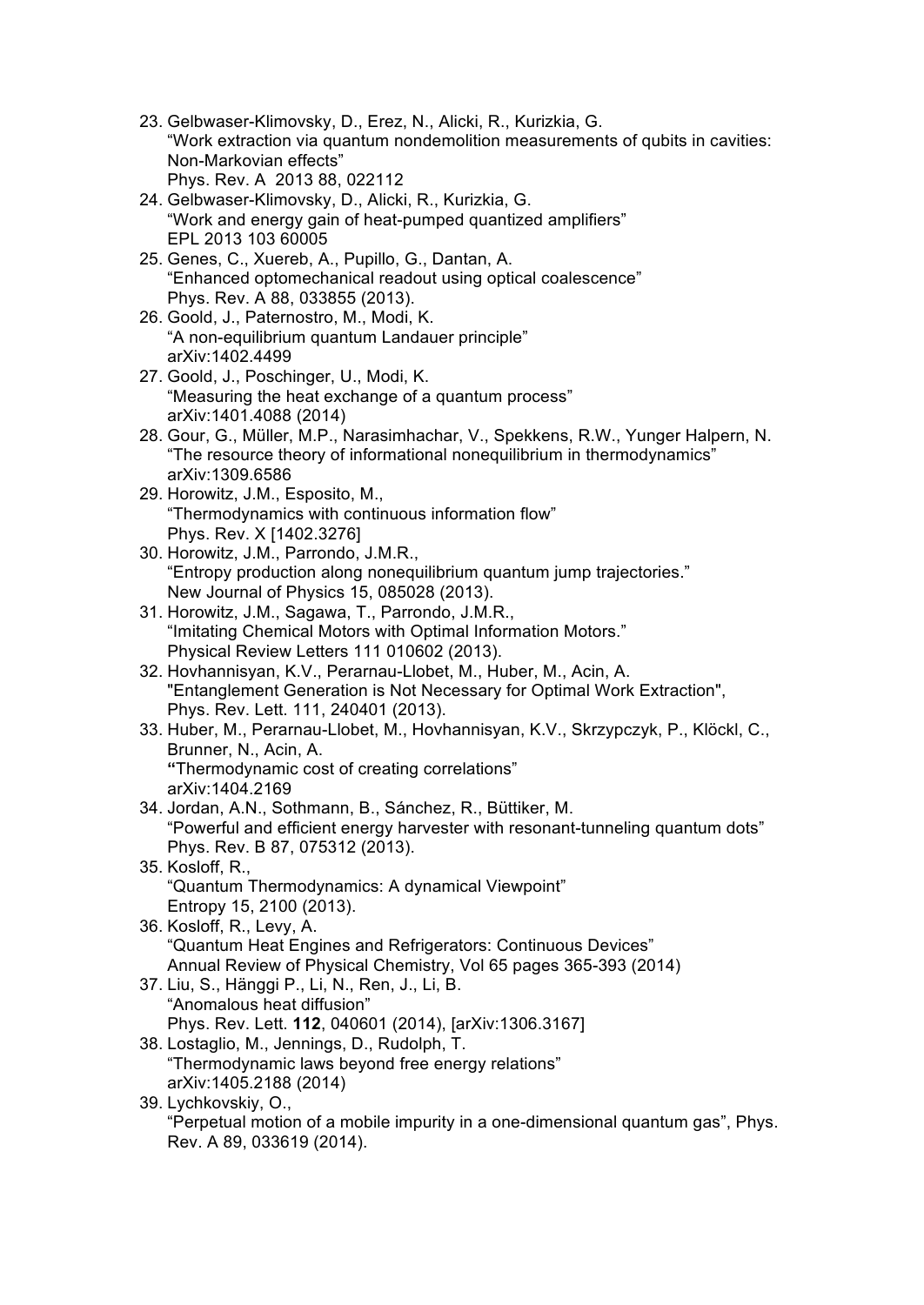- 40. Mazzola, L., De Chiara, G., Paternostro, M. "Detecting the work statistics through Ramsey-like interferometry" Int J. Quant. Inf. 12, 1461007 (2014)
- 41. Millen, J., Deesuwan, T., Barker, P., Anders, J. "Nanoscale temperature measurements using non-equilibrium Brownian dynamics of a levitated nanosphere" Nature Nanotechnology (2014) doi:10.1038/nnano.2014.82
- 42. Müller, P., Adlam, E., Masanes, L., Wiebe, N. "Thermalization and canonical typicality in translation-invariant quantum lattice systems" arXiv:1312.7420
- 43. Nietner, C., Schaller, G., Brandes, T., "Transport with ultracold atoms at constant density" Physical Review B 89, 013605 (2014), e-print:[1309.3488].
- 44. Parra-Murillo, C.A., Madronero, J., Wimberger, S. "Quantum diffusion and thermalization at resonant tunneling", Phys. Rev. A 89, 053610 (2014)
- 45. Roldán, É., Martínez, I.A., Parrondo, J.M.R., Petrov, D. "Universal features in the energetics of symmetry breaking." Nature Physics 10, 457 (2014).
- 46. Rossnagel, J., Abah, O., Schmidt-Kaler, F., Singer, K., Lutz, E. "Nanoscale Heat Engine Beyond the Carnot Limit" Physical Review Letters 112, 030602 (2014)
- 47. Sánchez, R., Sothmann, B., Jordan, A.N., Büttiker, M. "Correlations of heat and charge currents in quantum dot thermoelectric engines" New J. Phys. 15, 125001 (2013).
- 48. Schaller, Vogl, G. M., Brandes, T., "Transport as a sensitive indicator of quantum criticality" J. Phys.: Condens. Matter 26, 265001 (2014), eprint:[1403.7611].
- 49. Sindona, A., Goold, J., Lo Gullo, N., Plastina, F., "Statistics of the work distribution for a quenched Fermi gas" New Journal of Physics, 16 (2014) 045013
- 50. Sothmann, B., Sánchez, R., Jordan, A.N., Büttiker, M. "Powerful energy harvester based on resonant-tunneling quantum wells" New J. Phys. 15, 095021 (2013).
- 51. Steinigeweg, R., Khodja, A., Niemeyer, H., Gogolin, C., Gemmer, J. "Pushing the Limits of the Eigenstate Thermalization Hypothesis towards Mesoscopic Quantum Systems" Phys. Rev. Lett. 112, 130403
- 52. Strasberg, P., Schaller, G., Brandes, T., Esposito, M. "Thermodynamics of Quantum-Jump-Conditioned Feedback Control" Physical Review E 88, 062107 (2013), e-print:[1305.6589].
- 53. Talkner, P., Morillo, M., Yi, J. , Hänggi, P. "Statistics of work and fluctuation theorems for microcanonical initial states" New J. Phys. **15**, 095001 (2013), [arXiv:1305.2259]
- 54. Torrontegui, E., Kosloff, R., "Quest for absolute zero in the presence of external noise" Phys. Rev. E 88, 032103 (2013).
- 55. Ulm, S., Rossnagel, J., Jacob, G., Degünther, C., Dawkins, S.T., Poschinger, U.G., Nigmatullin, R., Retzker, A., Plenio, M.B., Schmidt-Kaler, F., Singer, K. "Observation of the Kibble-Zurek scaling law for defect formation in ion crystals" Nature Communications 4, 2290 (2013).
- 56. Verley, G., Esposito, M., Willaert, T., Van den Broeck, C., "The unlikely Carnot efficiency" Nature Communications [1404.3095]